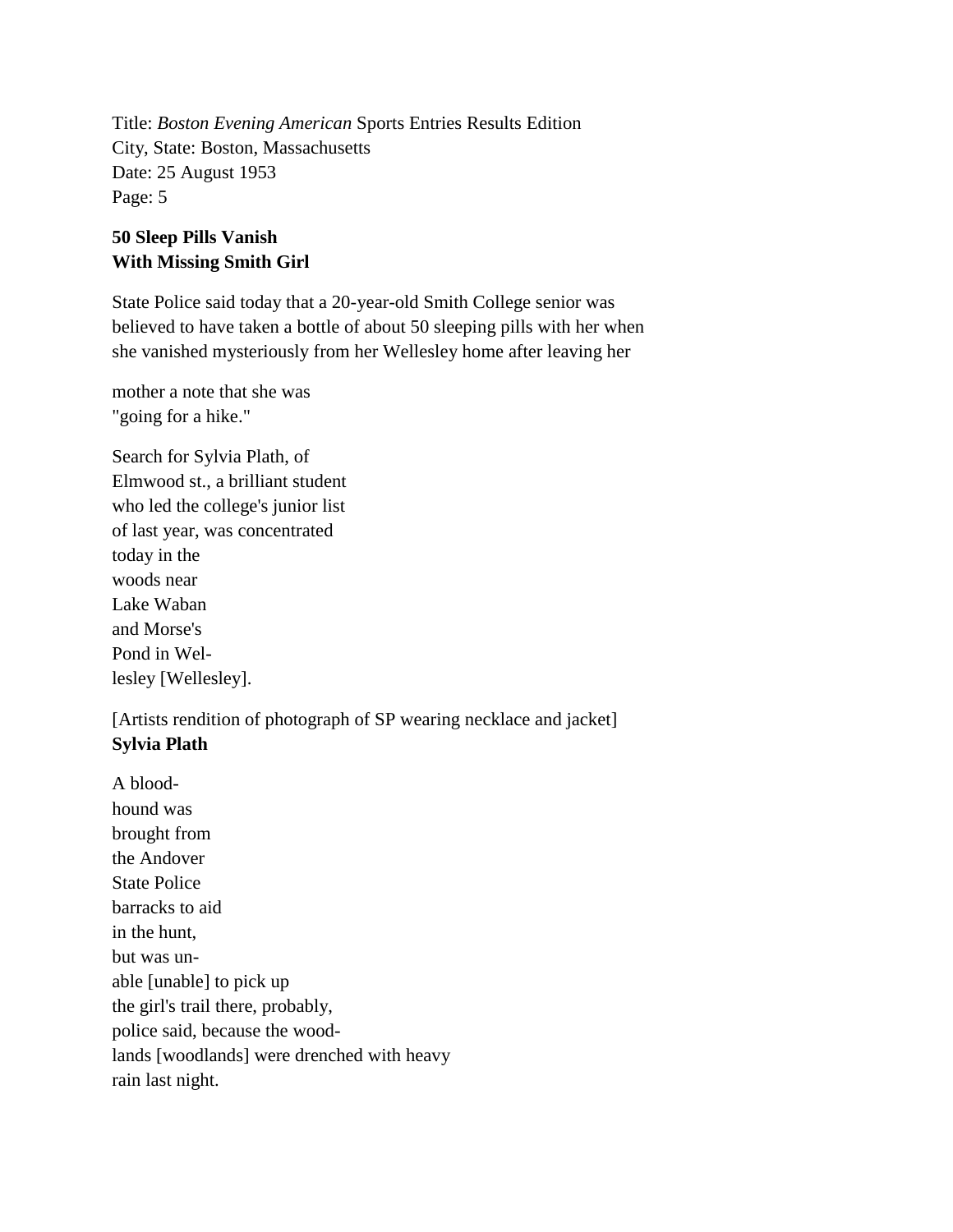Sylvia's mother, Mrs. Aurelia Plath, a Boston University professor [professor], told police that the Wellesley [Wellesley] woods, the banks of the Charles river, and Boston Common [Common] and the Public Garden were her daughter's favorite haunts when she went for walks. About 50 police and volunteers took part in the woods hunt today. A family friend, Col. Rex Gary, a former Army Intelligence officer [officer] was one of the searchers.

State Police said they did not learn until this noon that the bottle of sleeping pills was missing [missing] from the girl's room. The note which Sylvia left for her mother read:

## **"I'm going for a hike and will be back tomorrow."**

Mrs. Plath said she was hopeful [hopeful] that Sylvia would return today [today] as she promised, but agreed her daughter's note was most unusual [unusual] because the girl invariably kept her informed of her exact whereabouts.

The girl has been nervous and under a doctor's care for several months, her mother said and had been advised to devote less time to academic activities in the interest [interest] of her health.

Mrs. Plath said her daughter was on the verge of a breakdown as the result of extremely inten